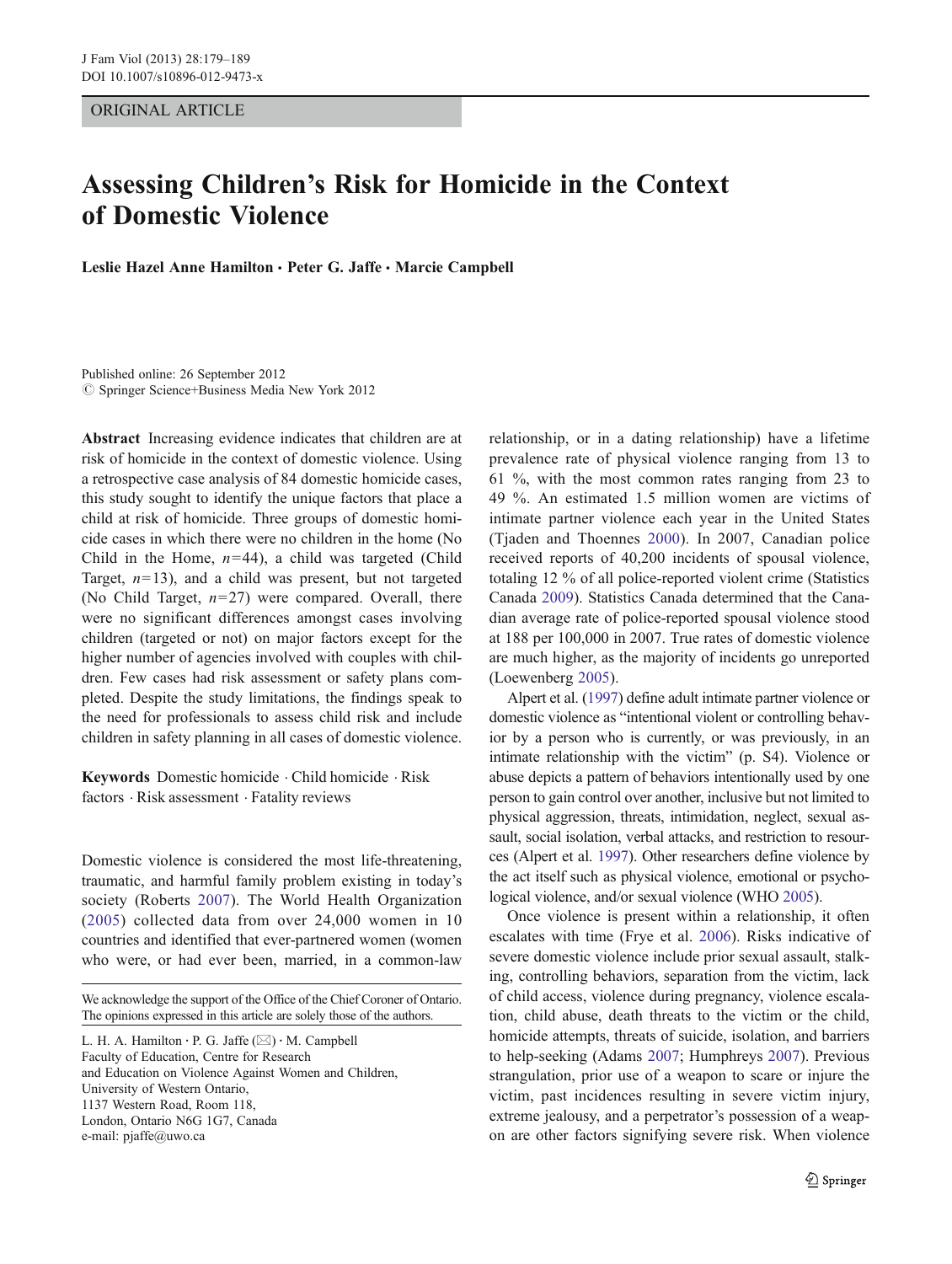escalates to an extreme degree, domestic homicide may occur (Adams [2007](#page-9-0); Campbell [1995](#page-9-0); Websdale [1999](#page-10-0)).

#### Domestic Homicide

Domestic homicide is the killing of a family or household member, or intimate partner by another (Turvey [2008](#page-10-0)). In terms of the frequency of domestic homicide, it was noted that in the United States approximately 1,800 adults are killed annually as a result of domestic homicide (Adams [2007\)](#page-9-0). The 2007 domestic homicide rate in Canada was four per million spouses (Statistics Canada [2009](#page-10-0)).

Domestic homicide often results from an accumulation of rage, long-standing turmoil, and conflict (Turvey [2008](#page-10-0)). Common risk factors for domestic homicide include a history of domestic violence, estrangement (victim attempts to leave the relationship), obsessive-possessiveness, prior police involvement, and the perpetrator having a criminal history. Other factors include threats to kill, substance abuse issues, protection orders, child custody disputes, a perpetrator coping with a mental illness, hostage-taking, perpetrator's step children in the home, changes in circumstances (e.g., loss of employment), and victim fear (Campbell et al. [2003;](#page-9-0) Daly and Wilson [1996](#page-9-0); Ontario Domestic Violence Death Review Committee [Ontario DVDRC] [2009](#page-10-0)).

#### Children and Domestic Homicide

Intimate partners may not be the only victims in a domestic homicide. In many cases, children are directly impacted by a domestic homicide on the account that they may lose a parent or both parents due to the crime, they may have witnessed or been exposed to the violence or death, or they may become a homicide victim themselves (Jaffe and Juodis [2006\)](#page-9-0). Approximately 3,300 children lose parents to domestic homicide every year in the United States (Lewandowski et al. [2004\)](#page-10-0).

The number of children affected by the extreme violence in domestic homicide increases when one considers that roughly three attempted-homicides occur for each completed homicide (Lewandowski et al. [2004](#page-10-0)). One study examined 121 cases involving the actual homicide or attempted homicide of a woman by her intimate partner and the number of children impacted (Lewandowski et al. [2004](#page-10-0)). The study found that children witnessed 35 % of the actual homicides and 62 % of the attempted homicides. Furthermore, children discovered the bodies of their mothers in 37 % of the homicide cases and 28 % of the attempted homicide cases. The Montgomery County Domestic Violence Death Review Committee ([2008](#page-10-0)) in Ohio reviewed 42 domestic homicide cases that occurred between 1995 and 2007 that resulted in 52 deaths. In 24 of the cases, children were living in the home at the time of the homicide. Fifteen of those 24 cases were documented to have children present at the time of the homicide with 53 % of these children having witnessed the event. These children were often directly involved in the homicide, with some children escaping through windows, and others getting injured as they tried to intervene. Further review revealed that 58 children lost at least one parent during the domestic incident.

Reviews of domestic homicides in the United States and Canada point to the fact that children may become homicide victims (Jaffe et al. [2012](#page-10-0); Jaffe and Juodis [2006](#page-9-0)). For example, there were 572 domestic violence fatalities in Washington State between January 1997 and June 2010. Of those 572 incidences, 44 children were killed (Fawcett [2010](#page-9-0)). In the state of Florida, domestic homicides accounted for 15 % of all the state's murders in 2006 with a total of 31 child deaths (Florida Domestic Violence Fatality Review Team [2007](#page-9-0)). The Ontario DVDRC [\(2009\)](#page-10-0) in Canada identified 184 domestic homicide incidents that occurred in the province between 2002 and 2008. There were a total of 253 deaths, including 23 child deaths. These statistics illustrate that children can also be victims in a domestic homicide and that it is not just intimate partners that can be in danger of death.

#### Motivations for Killing Children

There may be multiple motivations behind killing a child in the context of domestic violence situations (Ewing [1997\)](#page-9-0). Children can be used as a direct target for retaliation against an intimate partner and are killed for the purpose of inflicting harm on the child's other parent. In other cases, the children, the (ex)partner, and the perpetrator are killed in the context of domestic violence. These cases of familicide (killing of multiple family members), may represent situations where the perpetrator is very controlling, but also very dependent on family members (Ewing [1997](#page-9-0)). Some authors have suggested that the perpetrator may be overwhelmed by shame and a sense that they have not lived up to their gender role expectations as a husband and father (Websdale [2010\)](#page-10-0).

[If the] perpetrator feels that his domination of the family is threatened, often by family members' threats to leave and/or report his abuse to others, he may resort to homicidal violence in a misguided effort to maintain his control and prevent a complete rupture of the family unit. (Websdale [2010,](#page-10-0) p. 135)

In a significant number of these types of cases, the perpetrator commits suicide after the homicide (Websdale [1999](#page-10-0)). However, some children may not be the target of the homicide or a victim of a familicide, but may become a victim through their presence or their attempt to protect the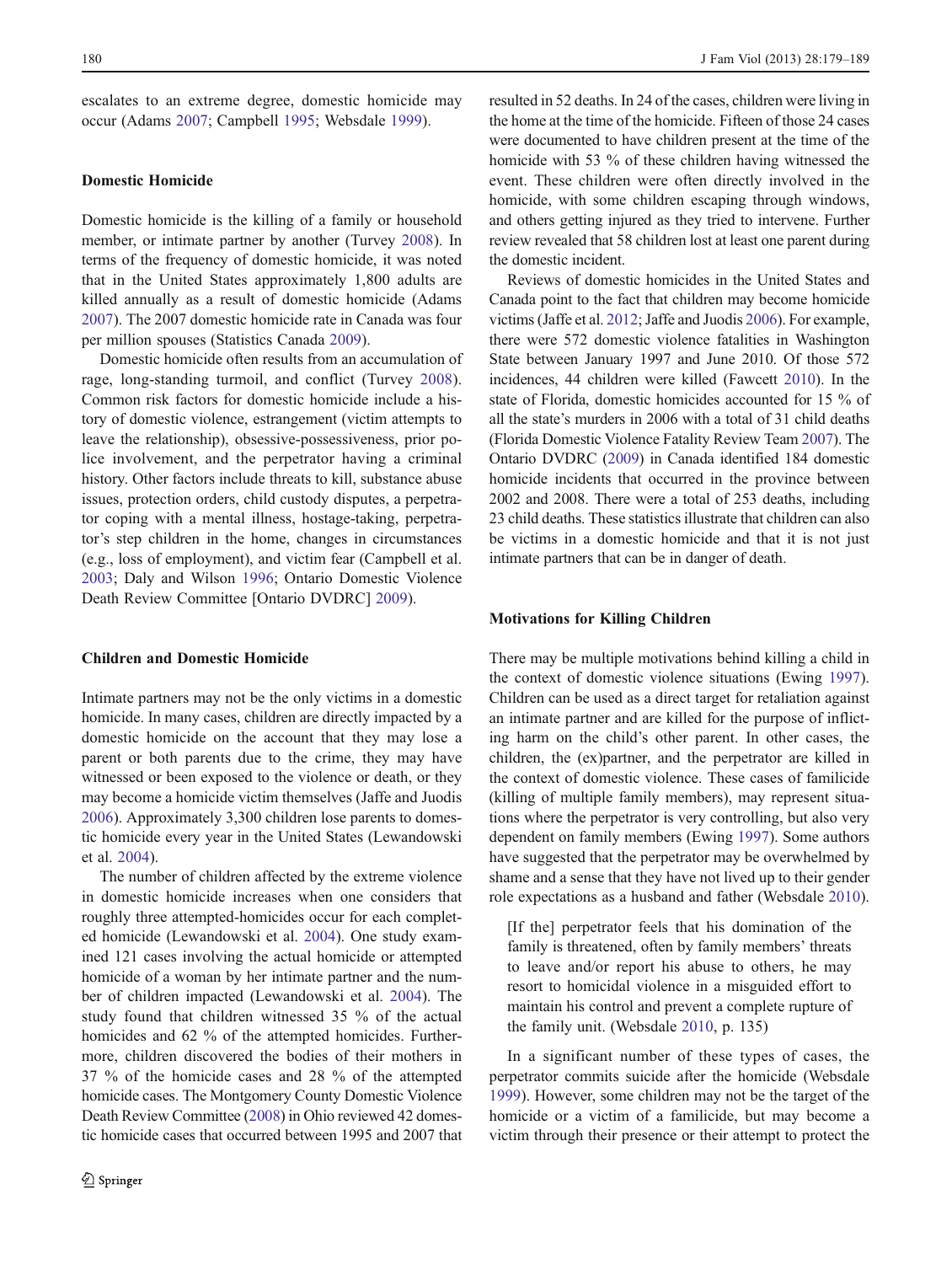other parent from violence. These children, who attempt to intervene in acts of domestic violence against a parent, may become victims of homicide just by being in the wrong place at the wrong time (Jaffe et al. [2012;](#page-10-0) Jaffe and Juodis [2006\)](#page-9-0).

## Characteristics of Child Homicide in Domestic Violence Situations

There has been some research that has identified particular characteristics or factors associated with child deaths in a domestic violence context (Division of Criminal Justice Services Office of Justice Research and Performance [2008](#page-9-0); Marleau et al. [1999](#page-10-0); Websdale [1999\)](#page-10-0). One study found that perpetrator unemployment, an actual separation or the threat of separation, psychological instability, and substance abuse were factors that may have played a role in the killing of a child in a domestic violence incident (Marleau et al. [1999](#page-10-0)). Websdale ([1999\)](#page-10-0) identified three antecedents to child domestic homicide, which include a history of child abuse, prior family involvement with agencies, and domestic violence within the family. Other important factors include past child abduction or threats of abduction, and threats of killing the child (Websdale [1999](#page-10-0)).

A report from the Division of Criminal Justice Services Office of Justice Research and Performance ([2008\)](#page-9-0) identified a number of characteristics of child homicide in domestic violence situations. Children were documented as victims in 36 homicides, totaling nearly 27 % of domestic homicides and more than 4 % of all homicides. Over 90 % of child victims in these incidences were 4 years of age or younger. Documentation noted a history of physical abuse in 13 child victims. Neglect and/or inappropriate care giving was noted in 11 child homicide cases. In reviews of child homicides in other jurisdictions there appears to be a pattern of multiple risk factors including a history of domestic violence, parental mental health problems, and substance abuse (Brandon [2009](#page-9-0)). Reviews of the literature on paternal filicide (killing of children by a father) point to more men killing children as an act of retaliation for the mother leaving the marriage (Bourget et al. [2007\)](#page-9-0).

#### Current Study

As noted by the literature, children may be at risk of homicide in the context of domestic violence. Through the identification of child specific risk factors, professionals, agencies, and the community can further efforts to protect these children. In an effort to determine child specific risk factors, case summaries were reviewed from the Ontario DVDRC. The Ontario DVDRC, established in 2002, is a multi-disciplinary advisory committee that assists the Office of the Chief Coroner for the Province of Ontario with the investigation and review of deaths involving domestic violence. Using historical information, interviews with family members, police reports, and multiple agency files pertaining to the conduct of perpetrators, victims, and their respective families, the Ontario DVDRC conducts a review and makes recommendations on how to prevent further deaths in similar circumstances. The Ontario DVDRC [\(2008\)](#page-10-0) defines domestic homicide as, "homicides that involve the death of a person, and/or his/her child(ren) committed by the person's partner or ex-partner from an intimate relationship" (p. 31).

For the purpose of this study, 84 cases reviewed by the committee were selected and divided into three separate groups: (a) no child in the home (cases where children do not reside within the family system), (b) no child target (cases where a child resides within the family system, but no attempt was made on his/her life), and (c) child target (cases where a child who resides within the family system was killed or an attempt was made on his/her life). The children in each case were either the biological or stepchildren of the perpetrator and victim. Each individual case was reviewed for potential risk factors and compared across groups. This study was completed with the goal to further knowledge of the unique factors that may specifically place a child at risk for homicide in the context of domestic violence. It is anticipated that such information can support agencies in being more effective in their attempts to prevent domestic homicides.

#### Method

#### Participants

The current retrospective study analyzed 84 domestic homicide case summaries obtained from the Ontario DVDRC from 2003 to 2009. These 84 cases represented 90 % of the overall sample from the Ontario DVDRC and were selected based on the study's inclusion criteria (cases consisting of a heterosexual primary relationship, the perpetrator and victim being between the ages of 18 and 65, and the perpetrator gender being male). Cases are discussed using the terms perpetrator (the person committing the offense), primary victim (adult female partner in the heterosexual relationship who is the primary target of the homicidal violence), and child (individual 18 years of age and under).

All 84 cases were reviewed for child involvement and were subsequently divided into three groups. Group 1 represented "No Child in the Home" defined by the complete absence of children within the family system, neither the perpetrator nor the primary victim had biological and/or adopted children within their direct care. Group 2, "No Child Target" included cases where the perpetrator and/or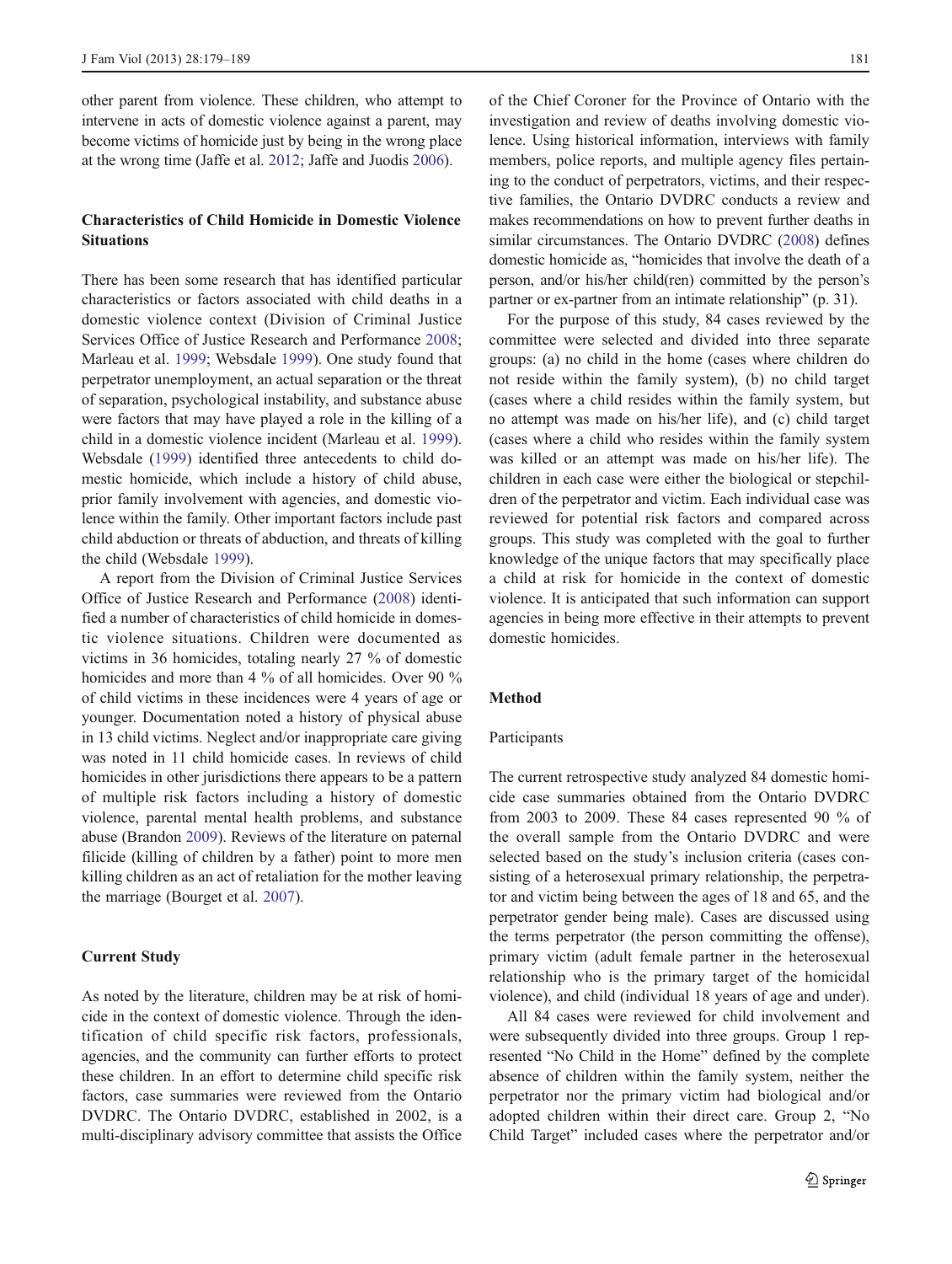primary victim had biological and/or adopted child(ren) within the family system, but these children were not attacked or targeted. Group 3, "Child Target" included cases where a child, who resided within the family system, was murdered during an incident of domestic homicide or an attempt was made on their life. Group 1 acted as a control or comparison group, providing an opportunity to exclude predisposing factors common to all domestic homicide cases. Group 2 and Group 3 aided in the identification of predisposing factors specific to child homicide as it allowed for the differentiation between cases when children were present in the family system and targeted or not targeted by the perpetrator.

The present study utilized the Ontario DVDRC database and individual case reports to examine the unique factors that place children at risk of homicide in the context of domestic violence. The information in the database and case reports were previously gathered by the Ontario DVDRC through reviews of police files, files obtained from professionals and agencies involved with the perpetrator and victim(s), and interviews of friends, family members, and coworkers. The amount of information in each case varied as a result of the thoroughness of police investigations and information available on file.

The Ontario DVDRC database was developed from coding information from the multi-disciplinary review of each of these cases. The information coded was the background of the perpetrator and victim, nature of the homicide, and risk factors present. The 12 most common risk factors were selected and are summarized with their definition in the [Appendix](#page-8-0). Due to the small sample size of child homicide cases  $(n=13)$ , only the most common factors were examined as others had such low frequencies that any statistical comparison would not have been meaningful. The definitions in the [Appendix](#page-8-0) have been developed through committee discussion and consensus over the past 8 years. The only factor not self-explanatory was the factor related to perpetrator depression. This factor was often obvious through file review and descriptions of the perpetrator by friends and family; however, the depression was not always diagnosed by health professionals. Therefore, the committee established two categories that differentiated perpetrator depression as viewed by family, friends, and others and perpetrator depression that was diagnosed by a health professional. Information and definitions of all risk factors are available in the appendix of the Ontario DVDRC [\(2010\)](#page-10-0) eighth annual report.

#### Procedure

To ensure reliability when extracting the data of interest from the Ontario DVDRC database and case histories, the research assistant for the DVDRC, who had been part of the team who developed the database for the committee (4 years experience), and a graduate student in counseling psychology each coded the data independently for 30 cases. The overall reliability on all factors coded was .95. The graduate student then coded the remaining cases. In some cases, there was missing data from the official DVDRC database which necessitated a review of the case history for factors which required judgment rather than simply transcribing the information, for example the number of contacts with different community agencies. Cases were then divided into three groups: No Child in the Home, No Child Target, and Child Target as described above. Factors that were not available in 50 % or more of the cases were removed from any analysis. Demographic information was analyzed to identify general case characteristics. The various factors identified were then compared amongst groups using, where appropriate, chisquare and t-tests. Initially, the three groups were compared using chi-square. This analysis was followed by a twogroup comparison (No Child in the Home and Child Involvement [combining Child Target and No Child Target]) using chi-square and t-tests for continuous variables, such as the number of agencies contacted.

#### Results

#### Demographic Information/General Case Characteristics

Separate chi-square analyses were conducted with the three groups (No Child in the Home  $\times$  No Child Target  $\times$  Child Target) on variables specifically related to the case in general (Type of Case) and the relationship between the primary victim and the perpetrator (Type of Relationship, Length of Relationship, Actual Separation; see Table [1\)](#page-4-0). Results indicated no significant difference between groups with the Type of Case ( $\chi^2(2)=0.073$ , *ns*), the Type of Relationship  $(\chi^2(4)=8.40, ns)$ , and the Length of Relationship  $(\chi^2(6)=11.31, ns)$ . Results indicated a significant difference between groups with the presence of an Actual Separation between the couple at the time of the homicide  $(\chi^2(2)=6.91, p<0.03)$ ; however, when conducting a post hoc analysis by condensing the variables into No Child in the Home and Child Involvement (combining Child Target and No Child Target), and applying a Bonferroni correction, the results indicated no significant difference between the two groups  $(\chi^2(1)=3.14, ns)$ .

A three group comparison (No Child in the Home × No Child Target  $\times$  Child Target) chi-square analysis was conducted on variables specifically related to the primary victim and the perpetrator (Unemployment and Criminal History; see Table [1](#page-4-0)). Results revealed a significant difference amongst groups for Unemployment with the Primary Victim  $(\chi^2(4)=10.46, p<0.03)$ ; however when extracting a 2×2 matrix by condensing variables (No Child in the Home  $\times$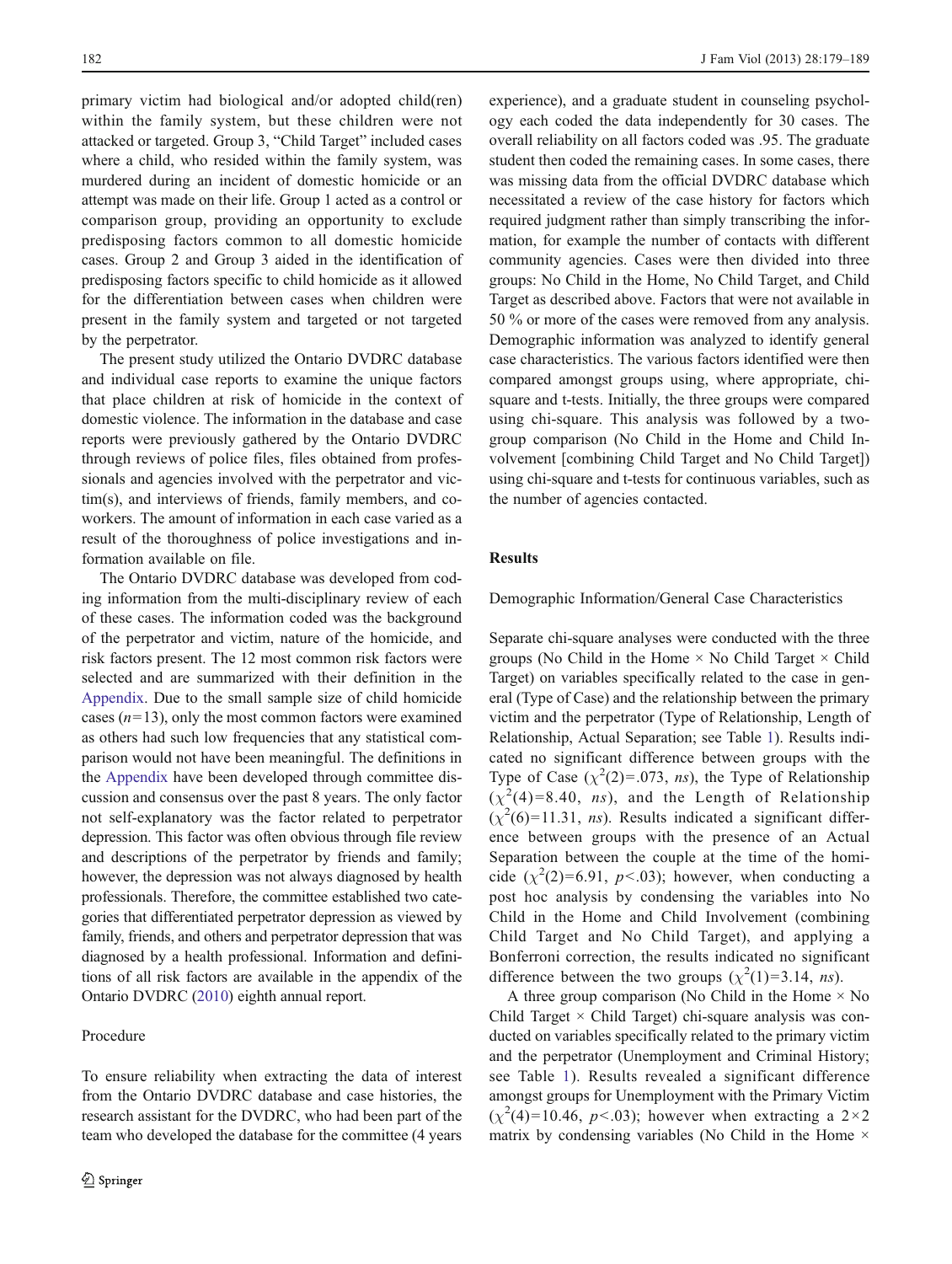<span id="page-4-0"></span>

| <b>Table 1</b> Demographic<br>information/general case<br>characteristics                                   | Category                                                                     | No Child in Home<br>$(n=44) n$ (%) | No Child Target<br>$(n=27) n$ (%) | Child Target<br>$(n=13) n$ (%) | $\chi^2$ |
|-------------------------------------------------------------------------------------------------------------|------------------------------------------------------------------------------|------------------------------------|-----------------------------------|--------------------------------|----------|
|                                                                                                             | Type of case                                                                 |                                    |                                   |                                |          |
|                                                                                                             | Homicide<br>Homicide-suicide                                                 | 21 (48)<br>23(52)                  | 12(44)<br>15(56)                  | 6(46)<br>7(54)                 | .073     |
|                                                                                                             | Type of relationship                                                         |                                    |                                   |                                |          |
|                                                                                                             | Legal spouse<br>Common-law                                                   | 19(43)<br>9(21)                    | 17(63)<br>5(19)                   | 11(85)<br>1(8)                 | 8.40     |
|                                                                                                             | Boyfriend/girlfriend                                                         | 16(36)                             | 5(19)                             | 1(8)                           |          |
|                                                                                                             | Length of relationship                                                       |                                    |                                   |                                |          |
|                                                                                                             | Less than 1 year<br>$1-6$ years                                              | 8(18)<br>19(43)                    | 3(11)<br>5(19)                    | 0(0)<br>6(46)                  | 11.31    |
|                                                                                                             | $7-15$ years                                                                 | 8 (18)                             | 13 (48)                           | 5(39)                          |          |
|                                                                                                             | 16 or more years                                                             | 9(21)                              | 6(22)                             | 2(14)                          |          |
|                                                                                                             | Actual separation (separation between<br>the primary victim and perpetrator) | 19 (43)                            | 14 (52)                           | 11(85)                         | $6.91*$  |
|                                                                                                             | Unemployed (primary victim)                                                  | 12(27)                             | 5(19)                             | 0(0)                           | $10.46*$ |
| No significant post hoc<br>chi-square was found with<br>Bonferroni correction<br>$*_{p<.03}$ . $*_{p<.001}$ | Unemployed (perpetrator)                                                     | 16(36)                             | 13 (48)                           | 4(31)                          | 2.78     |
|                                                                                                             | Criminal history (primary victim)                                            | 8 (18)                             | 3(11)                             | 0(0)                           | 4.77     |
|                                                                                                             | Criminal history (perpetrator)                                               | 23(52)                             | 19(63)                            | 9(69)                          | 2.90     |

Child Involvement) and applying a Bonferroni correction, the results indicated no significant difference between the two groups  $(\chi^2(1)=2.63, ns)$ . Results indicated no significant difference between groups with Perpetrator Unemployment  $(\chi^2(4)=2.78, ns)$ , Criminal History of the Primary Victim  $(\chi^2(4)=4.77, ns)$ , and Criminal History of the Perpetrator  $(\chi^2(4)=2.90, ns)$ .

#### Agency Contact

A three-group comparison (No Child in the Home  $\times$  No Child Target  $\times$  Child Target) was conducted using a oneway ANOVA to determine if there were significant differences with the average number of agency contacts for the family, the perpetrator only, the primary victim only, and the perpetrator and victim combined (see Table [2\)](#page-5-0). Because of the exploratory nature of this study and the multiple comparisons made without a priori hypotheses, a Bonferroni correction was made and the significance level was set at  $p$ <.01. Results identified a significant difference with the number of agency contacts amongst the three groups: All Agency Contact with the family (F(2)=7.77,  $p$  <.001); Agency Contact with Perpetrator Only  $(F(2)=8.25,$  $p$ <.001); Agency Contact with the Primary Victim Only  $(F(2)=5.43, p<0.1)$  and Agency Contact with Primary Victim and Perpetrator (F(2)=7.86,  $p$ <.001). The post-hoc analyses on all significant results indicated that more agencies were in contact with the family in the Child Target group compared to the No Child in the Home group (see Table [2](#page-5-0)). To highlight the role of children drawing more professionals into the family, a subsequent analysis was completed combining the two child groups (No Child Target and Child Target,  $n=40$ ) versus cases with no children (No Child in the Home,  $n=44$ ). Overall, children in the home almost doubled the number of agencies involved and significantly differentiated this population (4.07 vs. 7.28, total number of agency contacts per case  $(t(82)=3.31, p<.01)$ , total number of agencies perpetrator was involved with  $(t(82)=3.47, p<0.1)$  and total number of agencies involved specific to the perpetrator and victim  $(t(66)=2.89, p<.01)$ ).

When examining the percentage of cases that reported risk assessment and management strategies (e.g., a risk assessment completed; assessing child risk; safety planning and/or protection order for the primary victim, including the child in the protection order; providing a protection order for the child; restricting perpetrator access to the child; and safety planning for the child), using chi-square analyses, none of the overall comparisons were significant (see Table [3\)](#page-5-0). It is interesting to note that overall, risk assessments were completed in less than 15 % of the cases. The most common risk management strategy in approximately a quarter of the cases was a protection order.

Finally, of the 12 most common risk factors identified by the Ontario DVDRC, Sense of Fear of the Primary Victim was the only one that revealed significance ( $\chi^2(4)=10.61$ , p <.03) (see Table [4\)](#page-6-0) when comparing the three types of cases. However, a post hoc chi-square analysis that examined the difference between No Child in the Home versus Child Involvement (Child Target and No Child Target combined) revealed no significant result with a Bonferroni correction  $(\chi^2(1)=1.33, ns)$ . Overall, there were no risk factors that differentiated adult from child homicide cases.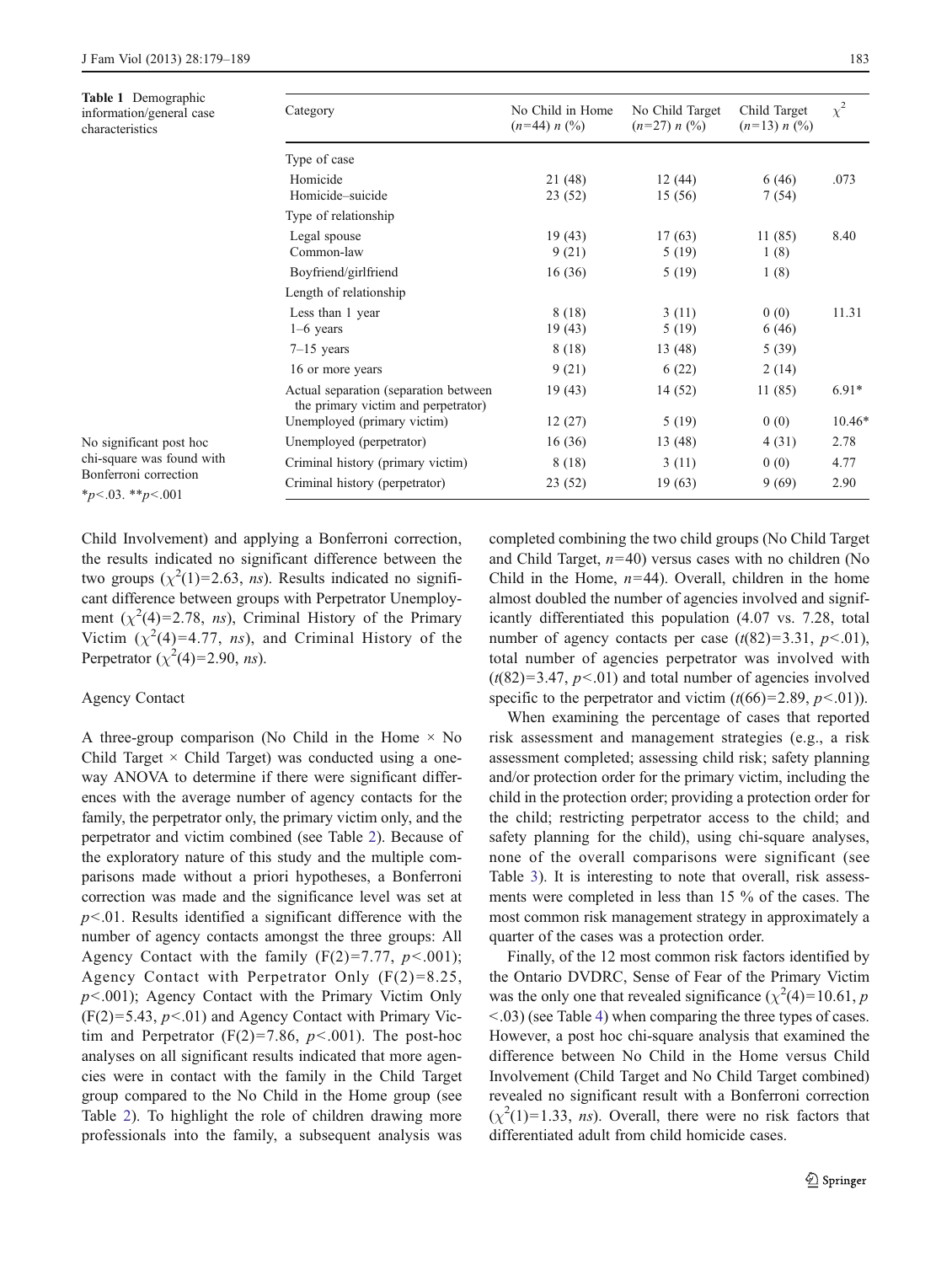| Category                            | No Child in Home $(n=44)$ M (SD) | No Child Target $(n=27)$ <i>M (SD)</i> | Child Target $(n=13)$ M (SD) | F        |
|-------------------------------------|----------------------------------|----------------------------------------|------------------------------|----------|
| All agency contact <sup>a</sup>     | 4.07(3.92)                       | 6.30(3.92)                             | 9.31(6.24)                   | $7.77**$ |
| Perpetrator only <sup>b</sup>       | 2.75(2.96)                       | 4.52(2.82)                             | 6.69(4.57)                   | $8.25**$ |
| Primary victim only <sup>c</sup>    | 2.57(2.57)                       | 3.37(2.87)                             | 5.77(4.73)                   | $5.43*$  |
| Perpetrator and victim <sup>d</sup> | 1.25(1.33)                       | 1.89(1.53)                             | 3.31(2.66)                   | $7.86**$ |
| Children                            | No child                         | 1.15(1.12)                             | 1.69(1.55)                   |          |

<span id="page-5-0"></span>Table 2 Average number of total agencies involved

 $*_{p<.01}$ .  $*_{p<.001}$ 

 $a<sub>t</sub>=3.81, p<.001$  (No Child in Home vs. Child Target)  $b$  t=3.89, p <.001 (No Child in Home vs. Child Target)  $c$  t=3.29, p <.004 (No Child in Home vs. Child Target)

 $d$  t=3.94, p <.001 (No Child in Home vs. Child Target)

#### Discussion

This exploratory study focused on the risks that children face in the context of domestic homicide. The authors examined domestic homicide cases reviewed by a multidisciplinary committee to explore unique circumstances and factors that may be present in cases where children were killed. Previous research suggested that children are at serious risk in domestic violence/homicide situations and child deaths may be associated with retaliation (e.g., perpetrators who seek revenge for their partner leaving the relationship), the perpetrator's feelings of shame for not complying to the gender role expectations of a father or husband, and/or the perpetrator's dependence on his family that can lead to the perpetrator committing familicide (Bourget et al. [2007](#page-9-0); Ewing [1997;](#page-9-0) Websdale [2010](#page-10-0)). This study looked at background variables and risk factors present in cases of child domestic homicide and compared them to those evident in cases of adult domestic homicide. The study represented an effort to identify distinct factors that place children at risk of homicide in the context of domestic violence. Homicides where there were no children in the family; children present, but not killed; and children targeted were compared. Although a significant number of risk factors have been reported in past research with adult victims of domestic

homicide, there has been more limited research on factors specifically predictive of child domestic homicide (Jaffe et al. [2012;](#page-10-0) Websdale [1999\)](#page-10-0).

The results from this study did not reveal significant differences between domestic homicides with or without children in the family. One significant background difference identified was the number of agencies involved with each group. Specifically, when comparing the three groups (No Child in the Home vs. No Child Target vs. Child Target), the Child Target group was shown to have the most community agency involvement when compared to cases with No Child in the Home. Overall, cases with children had almost twice as many agencies involved compared to cases without children. There are a number of obvious explanations that may account for this result. First, the addition of children to the family system generally increases the number of individuals within that system, which alone may account for the overall increase in agency involvement. Second, the community at large has a higher number of services specifically mandated to assist children as a vulnerable population. As such, the family may be involved with a larger number of agencies as more are available to them. It is also important to consider that most services available to children are free or state mandated (e.g., schools, child protection service) and increase the likelihood of more professionals

| Variable                              | No Child in Home<br>$(n=44) n$ (%) | No Child Target<br>$(n=27) n$ (%) | Child Target<br>$(n=13) n$ (%) |
|---------------------------------------|------------------------------------|-----------------------------------|--------------------------------|
| Completed risk assessment             | 4(9)                               | 4(15)                             | 3(23)                          |
| Assessment of child risk              | $n/a^*$                            | 0(0)                              | 1(8)                           |
| Safety planning—primary victim        | 2(5)                               | 2(7)                              | 1(8)                           |
| Protection order—primary victim       | 9(20)                              | 5(19)                             | 6(46)                          |
| Child's inclusion in protection order | $n/a^*$                            | 2(7)                              | 2(15)                          |
| Protection order—child                | $n/a^*$                            | 2(7)                              | 2(15)                          |
| Restricted child-access-perpetrator   | $n/a^*$                            | 8(30)                             | 7(54)                          |
| Safety planning—child                 | $n/a^*$                            | 0(0)                              | 0(0)                           |
|                                       |                                    |                                   |                                |

Table 3 Percentage of cases reporting safety planning

n/a\*—no child in home, category not applicable. All  $\chi^2$  ns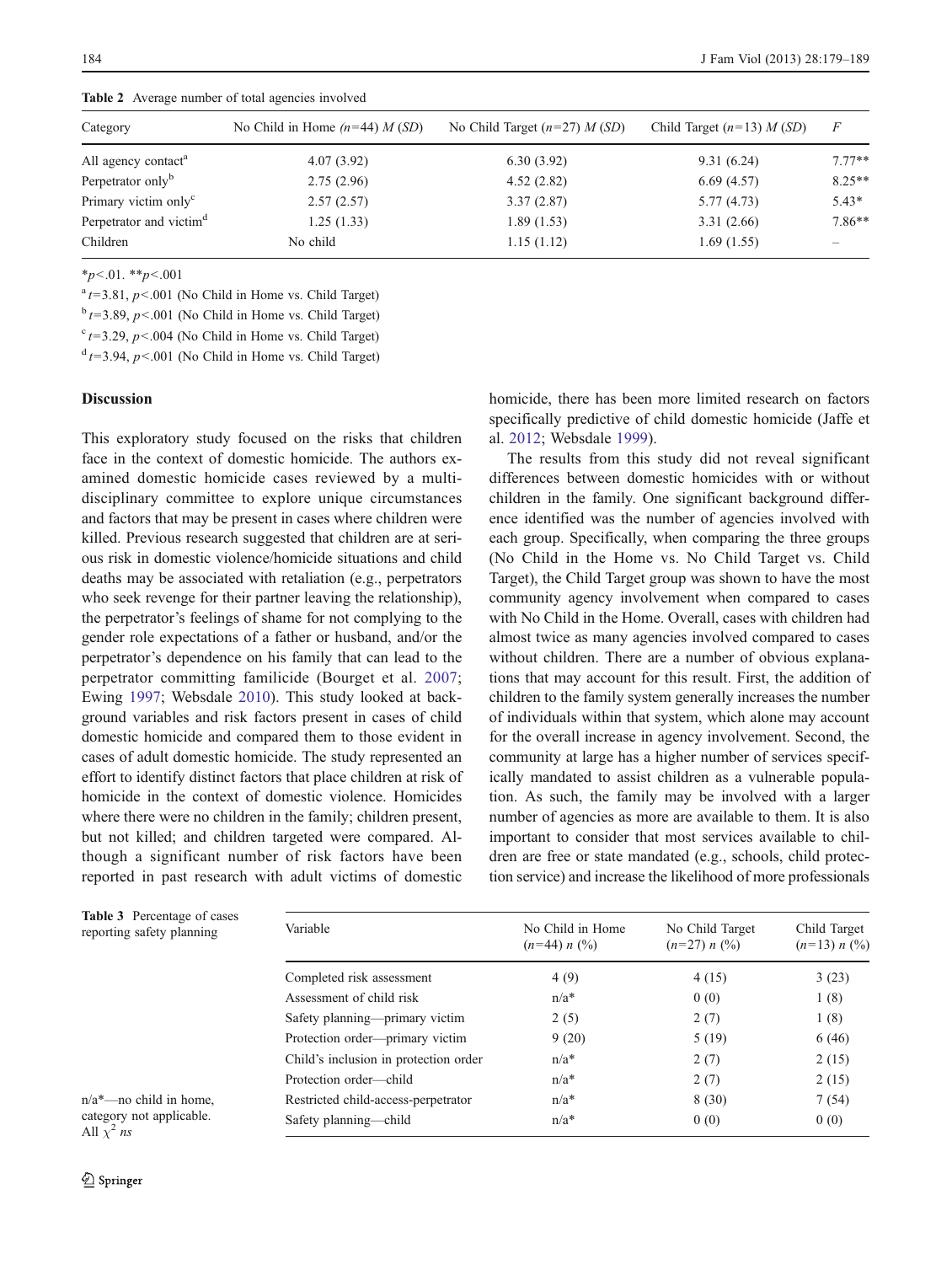<span id="page-6-0"></span>

| <b>Table 4</b> Comparison of the 12<br>most common DVDRC<br>risk factors across | Category                       | No Child in Home<br>$(n=44) n$ (%) | No Child Target<br>$(n=27) n$ (%) | Child Target<br>$(n=13) n$ (%) | $\chi^2$ |
|---------------------------------------------------------------------------------|--------------------------------|------------------------------------|-----------------------------------|--------------------------------|----------|
| three groups                                                                    | Separation                     | 32(73)                             | 24 (89)                           | 12(92)                         | 5.15     |
|                                                                                 | History of domestic violence   | 34 (77)                            | 21 (78)                           | 12(92)                         | 3.61     |
|                                                                                 | Obsessive behavior             | 26(59)                             | 23 (85)                           | 9(69)                          | 5.33     |
|                                                                                 | Depression-opinion             | 23(52)                             | 15(56)                            | 9(69)                          | 2.05     |
|                                                                                 | Depression—diagnosed           | 10(23)                             | 11(41)                            | 5(39)                          | 3.09     |
|                                                                                 | Escalation of violence         | 25(57)                             | 17(63)                            | 9(69)                          | 2.54     |
|                                                                                 | Threats to kill primary victim | 16(36)                             | 17(63)                            | 8(62)                          | 8.03     |

Threats to commit suicide 21 (48) 14 (52) 7 (54) 2.35 Prior suicide attempts  $11 (25)$   $5 (19)$   $4 (31)$   $1.25$ Violence outside of the family  $21 (48)$   $12 (44)$   $5 (39)$   $1.46$ Attempts to isolate victim  $18 (41)$   $12 (44)$   $8 (62)$   $3.47$ Sense of fear 22 (50) 10 (37) 5 (39) 10.61\*

 $*_{p<.03; ns}$  not significant with Bonferroni correction (all individual categories comparisons of No Child in Home vs. Child Target)

and agencies monitoring children's well being (e.g., school attendance, abuse reports). Third, separating parents are more likely to be involved with family court and court-related professionals (e.g., mediators, family law lawyers) in regards to potential child custody and support conflicts.

Previous research has identified that child domestic homicide is often preceded by prior family involvement with agencies, domestic violence within the family, and a history of child maltreatment (Websdale [1999](#page-10-0)). Furthermore, research has indicated that children exposed to domestic violence are more likely to experience child maltreatment, which would increase the likelihood of child protection involvement and referral to other agencies for counseling. In many jurisdictions, including the one under study, there are formal policies that require police and teachers to report to child protection agencies if a child is living with domestic violence, which in itself is considered a form of emotional abuse and potential endangerment (Jaffe et al. [2011\)](#page-10-0).

Although a larger number of agencies involved with a family should provide a greater opportunity for intervention and prevention of homicides, the present study did not reflect enhanced risk assessment and management strategies. This study focused on cases reviewed by a domestic homicide committee so every case involved a tragic outcome. There is no comparison to other cases without these outcomes in this study, but the overall low rate of risk assessment is concerning. There were no significant differences amongst the cases irrespective of children being involved. Less than 15 % of all cases showed evidence of any formal risk assessment and only 1 of the 40 cases involving children had a specific assessment of child risk. In only 10 % of all the cases there were indications of a safety plan. The most common risk management strategy reported was a protection order (24 %, 20 out of 84 cases). In over 25 % of the cases involving children, there was restricted access to the perpetrator. These findings reveal several missed opportunities for intervention and prevention strategies by professionals and indicate the importance of risk assessment and safety planning as mandatory strategies for all professionals and agencies involved in responding to domestic violence (Jaffe et al. [2008\)](#page-9-0).

The case outcomes in this study indicate that opportunities for risk assessment and risk management are not being utilized on a consistent basis contrary to the recommendations of many domestic violence death review committees across North America (Jaffe et al. [2012\)](#page-10-0). These systemic gaps must be addressed and resolved in an effort to prevent future homicides. As an example of this problem, only 6 out of 13 Child Target cases showed contact with Child Protection Services (CPS). Aside from the question of why CPS was only involved in less than half of these cases, only 23 % of Child Target cases showed a completed risk assessment for the adult victim and only 15 % showed evidence of child protection orders. The perpetrator's access to the children was restricted in just half of these cases.

A major goal of the study was the exploration of differentiated risk factors for child homicides in contrast to adult homicides. The death review committee in this study examined a host of factors identified in previous research as commonly associated with domestic homicides. Twelve common factors were examined and 11 of them showed no difference amongst the three groups. One factor, the victim's intuitive sense of fear was higher for the no child involvement group. Overall, there can be no conclusions drawn as to how to differentiate amongst the cases and the best advice is to consider children to be at potential risk if their mother is at risk. These findings support the argument that children should also be protected when community agencies believe mothers are at risk of homicide. This reinforces the necessity of including children in risk assessments,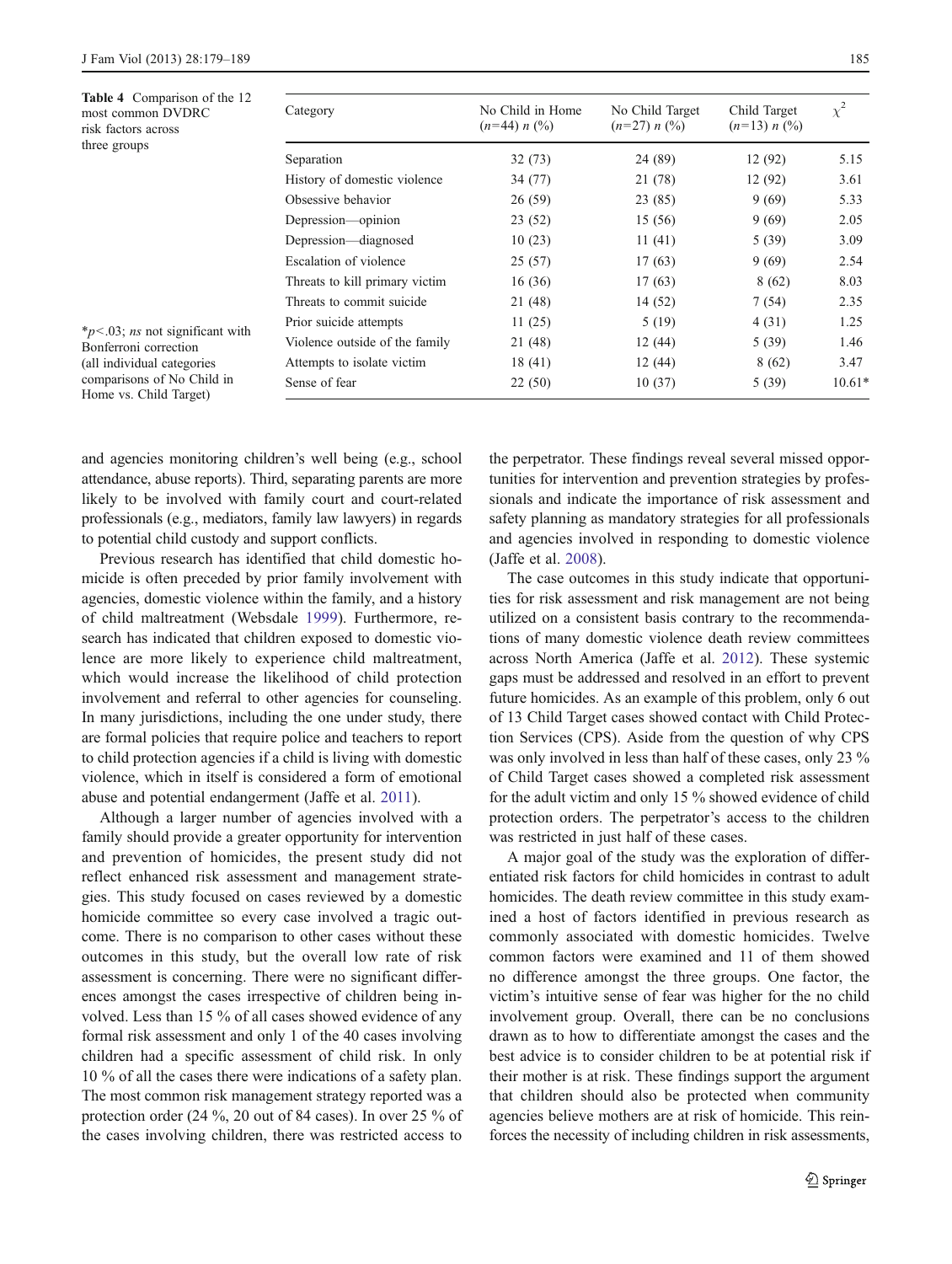safety planning, and protection orders and establishing supervised access specific to children.

The vast majority of cases had multiple risk markers and the homicide seemed predictable and preventable with hindsight and perhaps foresight. In 80 % of the larger sample of cases from which these homicides were drawn, there were seven or more known risk factors upon review suggesting critical information was held by professionals involved with the family (Ontario DVDRC [2008](#page-10-0)). This study suggests that few of the domestic homicide cases appeared to have a completed risk assessment, safety planning, or protection order put in place for the primary victim (13 % of all cases had a completed risk assessment, 6 % had a safety plan established for the primary victim, and 24 % had a protection order put in place for the primary victim).

Risk assessment and safety planning is imperative to predicting and preventing domestic homicide. There are multiple domestic violence risk assessment tools reported in the literature that assess the risk of repeated assault or the risk for lethality and that are essential in identifying, monitoring, and managing risk to a family experiencing domestic violence (Domestic Violence Advisory Council [2009](#page-9-0); Kropp [2008](#page-10-0)). These tools are used by several agencies that may be involved with at-risk families including police, shelters, justice, and child protection services, with the overall goal of identifying risk and establishing effective safety plans. Other researchers suggests that these tools are not used often enough, even in extreme circumstances when abused women are coming before the court and seeking protection orders (Nichols-Hadeed et al. [2012\)](#page-10-0). Although there are no tools specific to identifying risk for children in domestic violence circumstances, it can be a safe working assumption by this study's findings that identifying a risk for lethality with the primary victim may also indicate a risk to children.

### Limitations

There are notable limitations in the study that restrict the strength of the previously noted findings. This study's use of a secondary data set to ascertain information on domestic homicide had considerable missing data. Information for this study was gathered from Ontario DVDRC case reports (a post-hoc analysis and event summary). Case reports may be limited as the Ontario DVDRC may not have access to all relevant reports and interviews. Some cases may have less information available as the family does not have a lengthy history of involvement with community agencies or the court. Cases that result in a criminal trial have more thorough information than the homicide–suicide cases, which may not be deemed a priority by investigators.

Another significant study limitation is the small sample size related to child deaths. Of the 84 domestic homicide cases gathered from the Ontario DVDRC, only 13 were Child Target cases. Statistically speaking, 13 Child Target cases may not provide sufficient power to detect differences that are particularly robust, and therefore, may not adequately identify unique factors that place a child at risk of homicide when domestic violence is present within the family system. The small sample size limited the number of risk factors that could be meaningfully examined.

#### Implications

In spite of the above limitations, there are some interesting findings that raise considerations for future research in this area, which is significantly lacking. Related studies in the field have not used comparison groups and as a result can only provide descriptive information about child homicides rather than differentiate factors that place children at risk (Marleau et al. [1999](#page-10-0); Websdale [1999](#page-10-0)). This study is unique as it addresses this gap and hopefully provides a foundation for future research. Although the current study did not find variability in risk factors between adult domestic homicide and child homicide in the context of domestic violence, further research studies in this area, with larger sample sizes and comparison groups, may identify risk factors specifically related to child domestic homicide.

Aside from specific risk factors, it would be important to review existing risk assessment tools to see if they differentiate children from adults at risk in domestic violence cases. Child homicide risk factors can provide policy makers with essential information to aid in the development of enhanced practices and protocols pertaining to child safety. This knowledge can promote the use of current risk assessment tools to identify risk of homicide for both adults and children. It would be critical to educate professionals and the community at large about the importance of conducting risk assessments and establishing safety plans that include the children within the family.

The present study can serve as a springboard for a more in-depth study further identifying the unique factors that place children at risk of homicide when domestic violence is present within the family system. Future researchers could increase their sample size by collaborating with other death review committees and working towards creating a common and more extensive database. Additional comparison groups, including Child Target cases not within the context of domestic violence from child death review organizations, can examine other factors predictive of child homicide that are not in the context of domestic violence. Studies also need to examine the motives of perpetrators to commit these murders which could assist front-line professionals in their screening and risk assessment interviews (Websdale [2010](#page-10-0)).

It was evident throughout this study that there are significant gaps in community agency services and missed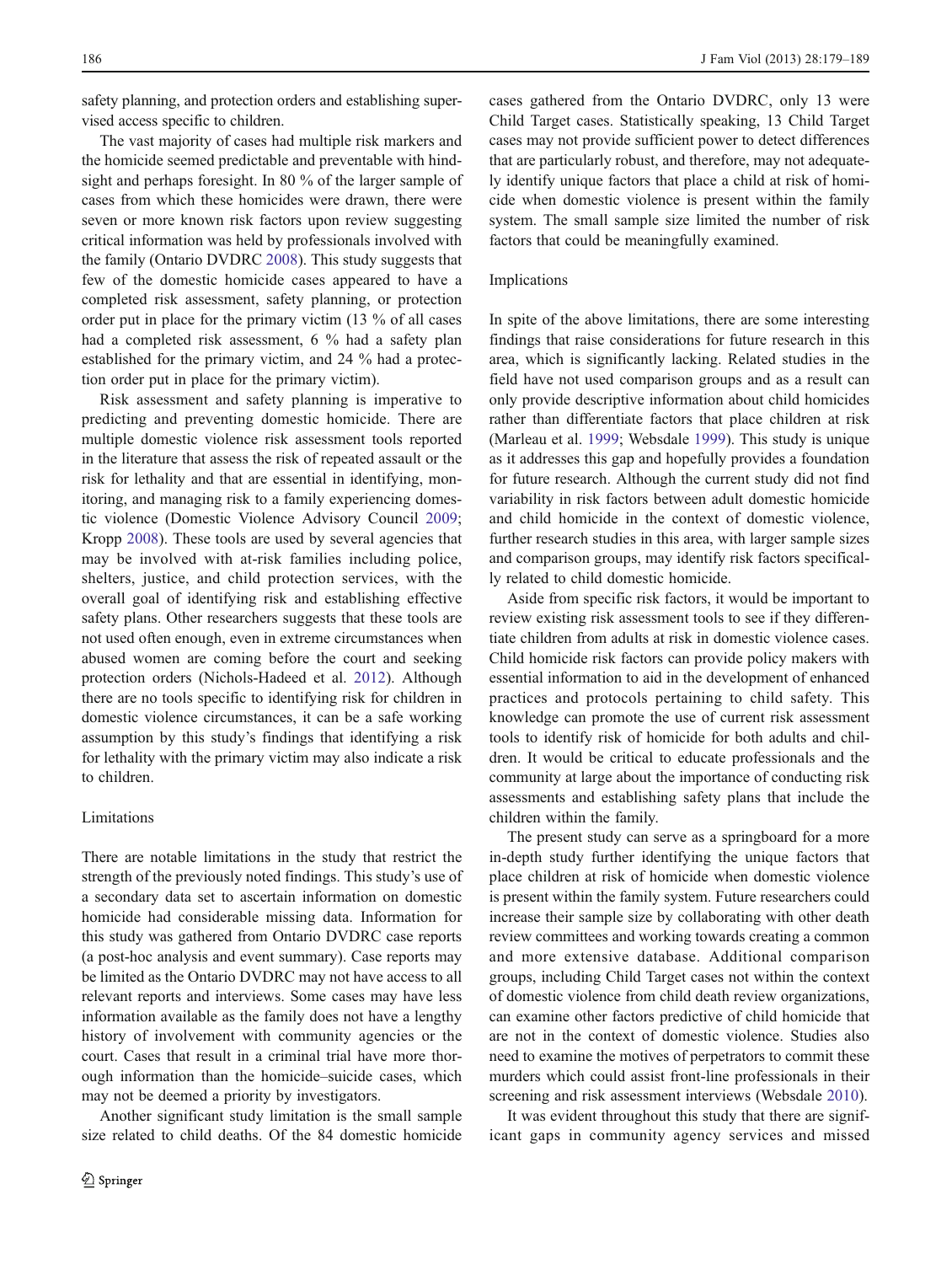<span id="page-8-0"></span>opportunities for intervention and prevention of homicides. Although there is no guarantee that any individual homicide could have been prevented, the number of agencies who had prior contact with family members raises critical questions. These questions are especially pointed in the face of multiple risk factors in most cases and minimal efforts at assessment and safety planning. Future research should complete a more thorough and qualitative review of agency contact with families and individuals at risk to assist in the identification and elimination of these gaps. A review of agency coordination noted through recorded incidences of information sharing and meetings amongst professionals and agencies may also provide information on how to better protect children and adult victims from the tragic outcomes in domestic homicides.

#### Appendix

Definitions of 12 Most Common DVDRC Risk Factors

SEPARATION The partner wanted to end the relationship or the perpetrator was separated from the victim but wanted to renew the relationship, or there was a sudden and/or recent separation, or the victim had contacted a lawyer and was seeking a separation and/or divorce. HISTORY OF DOMESTIC **VIOLENCE** Any actual, attempted, or threatened abuse/maltreatment (physical, emotional, psychological, financial, sexual, etc.) toward a person who has been in, or is in, an intimate relationship with the perpetrator. This incident did not have to necessarily result in charges or convictions and can be verified by any record (e.g., police reports, medical records) or witness (e.g., family members, friends, neighbors, co-workers, counselors, medical personnel, etc.). It could be as simple as a neighbor hearing the perpetrator screaming at the victim or include a coworker noticing bruises consistent with physical abuse on the victim while at work. OBSESSIVE BEHAVIOR Any actions or behaviors by the

perpetrator that indicate an intense

ESCALATION OF VIOLENCE

DEPRESSION— OPINION

DEPRESSION— DIAGNOSIS

THREATS TO COMMIT SUICIDE

# preoccupation with the victim. For example, stalking behaviors, such as following the victim, spying on the victim, making repeated phone calls to the victim, or excessive gift giving, etc.

In the opinion of any family, friends, or acquaintances, and regardless of whether or not the perpetrator received treatment, the perpetrator displayed symptoms characteristic of depression. A diagnosis of depression by any health professional (e.g., family doctor, psychiatrist, psychologist, nurse practitioner) with symptoms recognized by the DSM-IV-TR, regardless of whether or not the perpetrator received treatment. The abuse/maltreatment (physical, psychological, emotional, sexual, etc.) inflicted upon the victim by the perpetrator was increasing in frequency and/or severity. For example, this can be evidenced by more regular trips for medical attention or include an increase in complaints of abuse to/by family, friends, or other acquaintances. THREATS TO KILL Any comment made to the victim, or others, that was intended to instill fear for the safety of the victim's life. These comments could have been delivered verbally, in the form of a letter, or left on an answering machine. Threats can range in degree of explicitness from "I'm going to kill you" to "You're going to pay for what you did" or "If I can't have you, then nobody can" or "I'm going to get you." Any recent (past 6 months) act or comment made by the perpetrator that was intended to convey the perpetrator's idea or intent of committing suicide, even if the act or comment was not taken seriously. These comments could have been made verbally, or delivered in letter format, or left on an answering machine. These comments can range from explicit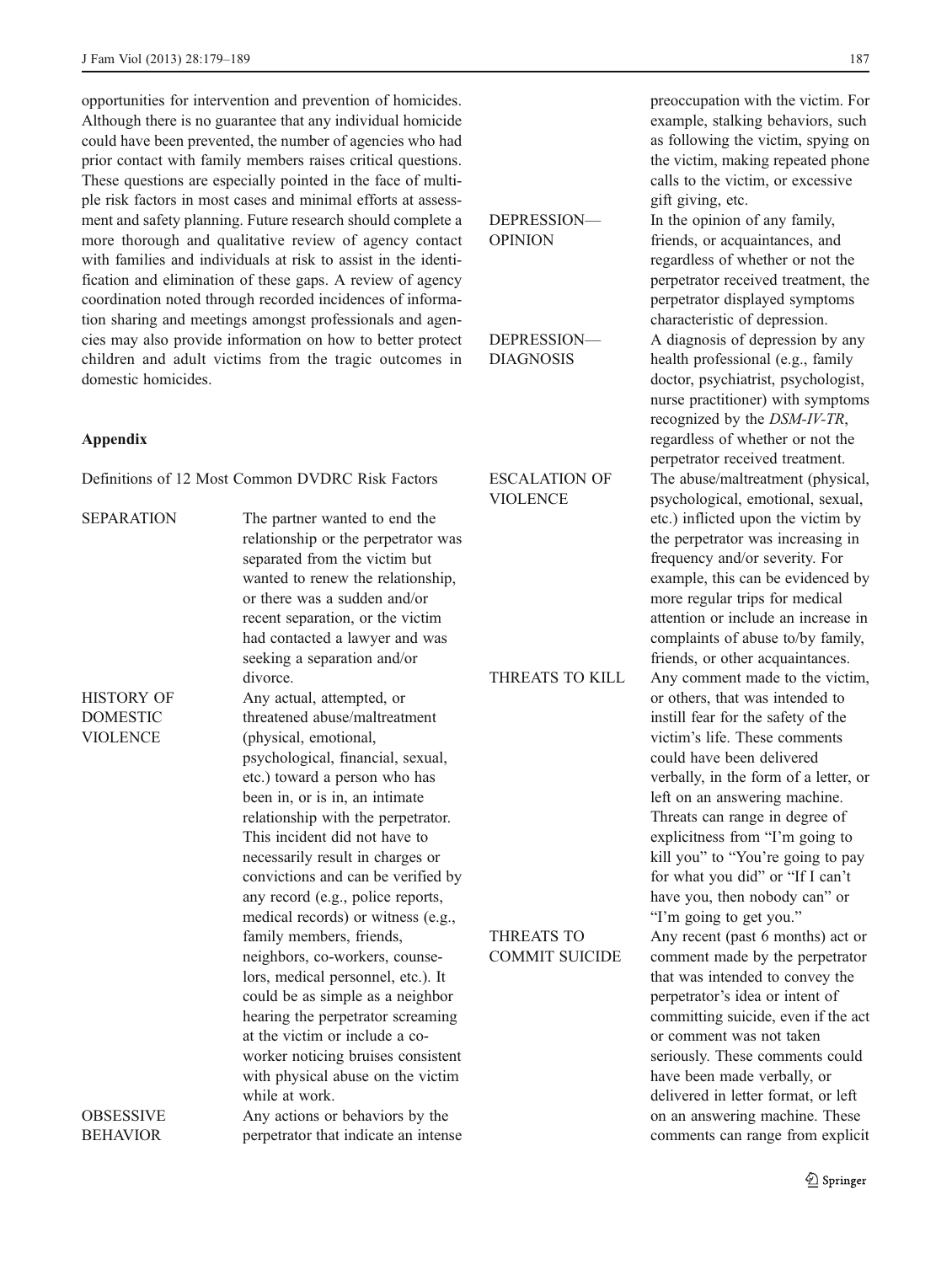<span id="page-9-0"></span>

|                                  | (e.g., "If you ever leave me, then<br>I'm going to kill myself" or "I<br>can't live without you") to implicit<br>("The world would be better off<br>without me"). Acts can include,<br>for example, giving away prized<br>possessions. |   |
|----------------------------------|----------------------------------------------------------------------------------------------------------------------------------------------------------------------------------------------------------------------------------------|---|
| PRIOR SUICIDE<br><b>ATTEMPTS</b> | Any recent (past 6 months)<br>suicidal behavior (e.g.,                                                                                                                                                                                 |   |
|                                  | swallowing pills, holding a knife<br>to one's throat, etc.), even if the<br>behavior was not taken seriously                                                                                                                           |   |
|                                  | or did not require arrest, medical                                                                                                                                                                                                     |   |
|                                  | attention, or psychiatric<br>committal. Behavior can range in<br>severity from superficially cutting                                                                                                                                   | I |
|                                  | the wrists to actually shooting or<br>hanging oneself.                                                                                                                                                                                 | I |
| VIOLENCE OUTSIDE                 | Any actual or attempted assault on                                                                                                                                                                                                     |   |
| <b>FAMILY</b>                    | any person who is not, or has not<br>been, in an intimate relationship                                                                                                                                                                 | ( |
|                                  | with the perpetrator. This could<br>include friends, acquaintances, or                                                                                                                                                                 |   |
|                                  | strangers. This incident did not<br>have to necessarily result in                                                                                                                                                                      |   |
|                                  | charges or convictions and can be                                                                                                                                                                                                      | I |
|                                  | verified by any record (e.g., police                                                                                                                                                                                                   | I |
|                                  | reports, medical records) or                                                                                                                                                                                                           |   |
|                                  | witness (e.g., family members,                                                                                                                                                                                                         | I |
|                                  | friends, neighbors, co-workers,<br>counselors, medical personnel,<br>$etc.$ ).                                                                                                                                                         |   |
| <b>ATTEMPTS TO</b>               | Any non-physical behavior,                                                                                                                                                                                                             |   |
| <b>ISOLATE VICTIM</b>            | whether successful or not, that was                                                                                                                                                                                                    | I |
|                                  | intended to keep the victim from<br>associating with others. The per-                                                                                                                                                                  | I |
|                                  | petrator could have used various<br>psychological tactics (e.g., guilt                                                                                                                                                                 |   |
|                                  | trips) to discourage the victim                                                                                                                                                                                                        | I |
|                                  | from associating with family,                                                                                                                                                                                                          |   |
|                                  | friends, or other acquaintances in                                                                                                                                                                                                     | I |
|                                  | the community (e.g., "If you<br>leave, then don't even think about                                                                                                                                                                     |   |
|                                  | coming back," "I never like it                                                                                                                                                                                                         |   |
|                                  | when your parents come over," or                                                                                                                                                                                                       | I |
|                                  | "I'm leaving if you invite your<br>friends here").                                                                                                                                                                                     |   |
| <b>SENSE OF FEAR</b>             | The victim is one that knows the                                                                                                                                                                                                       |   |
|                                  | perpetrator best and can accurately                                                                                                                                                                                                    |   |
|                                  | gauge his level of risk. If the<br>woman discloses to anyone her                                                                                                                                                                       |   |
|                                  | fear of the perpetrator harming<br>herself or her children, for                                                                                                                                                                        |   |
|                                  |                                                                                                                                                                                                                                        |   |

example statements such as, "I fear for my life," "I think he will hurt me," or "I need to protect my children."

#### References

- Adams, D. (2007). Why do they kill? Men who murder their intimate partners. Nashville: Vanderbilt University Press.
- Alpert, E. J., Cohen, S., & Sege, R. D. (1997). Family violence: an overview. Academic Medicine, 72(1), S3–S6.
- Bourget, D., Grace, J., & Whitehurst, L. (2007). A review of maternal and paternal filicide. The Journal of the American Academy of Psychiatry and the Law, 35(1), 74–82.
- Brandon, M. (2009). Child fatality or serious injury through maltreatment: making sense of outcomes. Children and Youth Services Review, 31, 1107–1112. doi[:10.1016/j.child youth.2009.07.005.](http://dx.doi.org/10.1016/j.childyouth.2009.07.005)
- Campbell, J. C. (1995). Assessing dangerousness violence by sexual offenders, batterers, and child abusers. London: Sage.
- Campbell, J. C., Webster, D., Koziol-McLain, J., Block, C., Campbell, D., Curry, M. A., et al. (2003). Risk factors for femicide in abusive relationships: results from a multisite case control study. American Journal of Public Health, 93, 1089–1097. doi[:10.2105/](http://dx.doi.org/10.2105/AJPH.93.7.1089) [AJPH.93.7.1089](http://dx.doi.org/10.2105/AJPH.93.7.1089).
- Daly, M., & Wilson, M. (1996). Violence against stepchildren. Current Directions in Psychological Science, 5(3), 77–81. doi[:10.1111/](http://dx.doi.org/10.1111/1467-8721.ep10772793) [1467-8721.ep10772793.](http://dx.doi.org/10.1111/1467-8721.ep10772793)
- Division of Criminal Justice Services Office of Justice Research and Performance. (2008). Criminal justice research report: Domestic homicide in New York State, 2007. Albany: Author.
- Domestic Violence Advisory Council (2009). Transforming our communities: Report from the Domestic Violence Advisory Council for Minister Responsible for Women's Issues. Toronto, ON: Ontario Women's Directorate. Retrieved from [http://www.crvawc.ca/](http://www.crvawc.ca/documents/DVAC%20Report.pdf) [documents/DVAC%20Report.pdf.](http://www.crvawc.ca/documents/DVAC%20Report.pdf)
- Ewing, C. P. (1997). Fatal families: The dynamics of intrafamilial homicide. Thousand Oaks: Sage.
- Fawcett, J. (2010). Up to us: Lessons learned and goals for change after thirteen years of the Washington state domestic violence fatality review. Seattle: Washington State Coalition Against Domestic Violence.
- Florida Domestic Violence Fatality Review Team. (2007). Annual report: Executive summary. Tallahassee: Florida Department of Law Enforcement.
- Frye, V., Manganello, J., Campbell, J. C., Walton-Moss, B., & Wilt, S. (2006). The distribution of and factors associated with intimate terrorism and situational couple violence among a population-based sample of urban women in the United States. Journal of Interpersonal Violence, 21, 1286–1313. doi:[10.1177/0886260506291658.](http://dx.doi.org/10.1177/0886260506291658)
- Humphreys, C. (2007). Domestic violence and child protection: exploring the role of perpetrator risk assessments. Child and Family Social Work, 12, 360–369. doi[:10.1111/j.1365-2206.2006.00464.x.](http://dx.doi.org/10.1111/j.1365-2206.2006.00464.x)
- $I$ affe, P. G., & Juodis, M. (2006). Children as victims and witnesses of domestic homicide: lessons learned from domestic violence death review committees. Juvenile and Family Court Journal, 57(3), 13–28. doi:[10.1111/j.1755-6988.2006.tb00125.x](http://dx.doi.org/10.1111/j.1755-6988.2006.tb00125.x).
- affe, P. G., Johnston, J. R., Crooks, C. V., & Bala, N. (2008). Custody disputes involving allegations of domestic violence: toward a differentiated approach to parenting plans. Family Court Review, 46, 500–522. doi:[10.1111/j.1744-1617.2008.00216.x](http://dx.doi.org/10.1111/j.1744-1617.2008.00216.x).